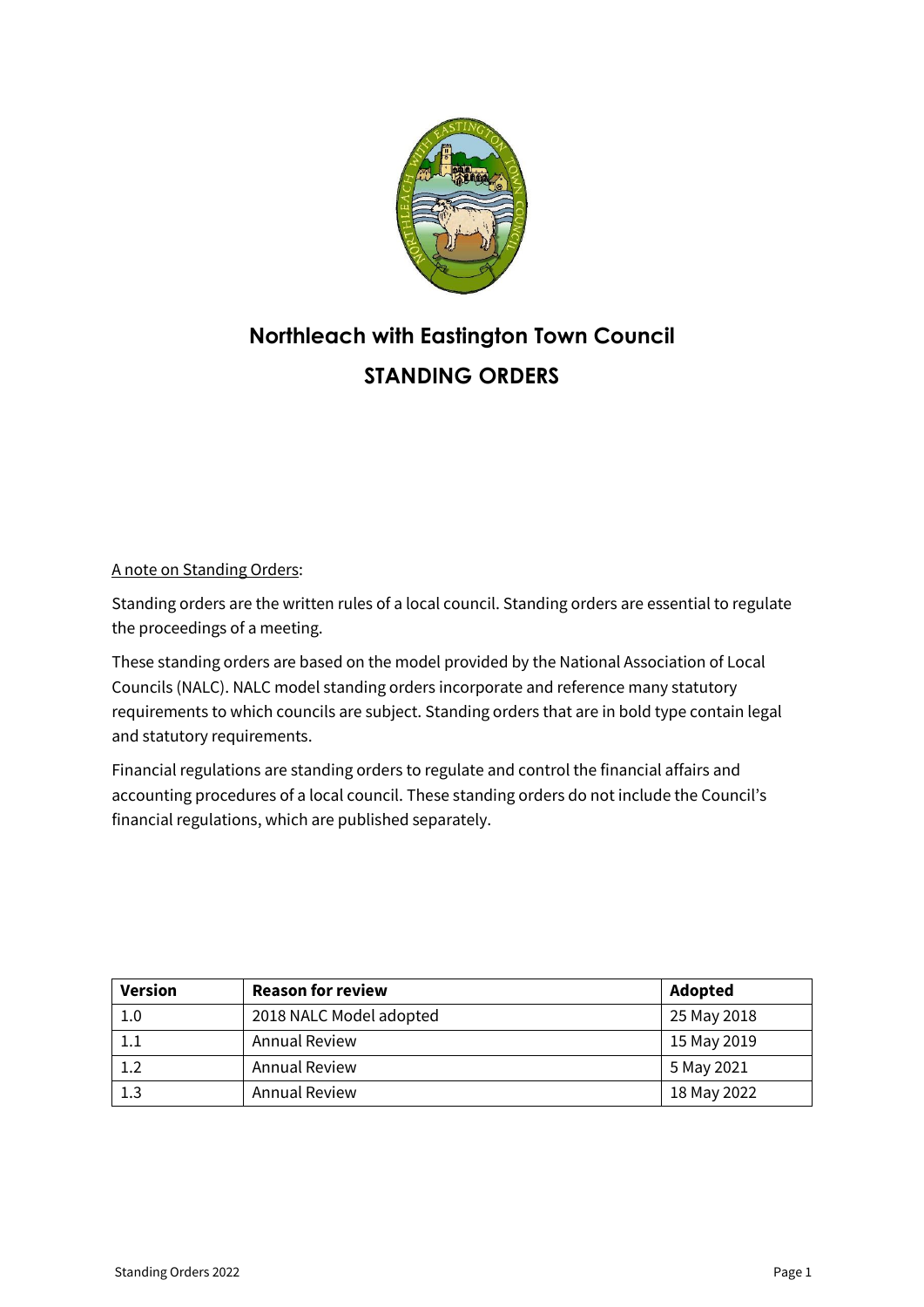# **LIST OF STANDING ORDERS**

| 1.  |  |
|-----|--|
| 2.  |  |
| 3.  |  |
| 4.  |  |
| 5.  |  |
| 6.  |  |
| 7.  |  |
| 8.  |  |
| 9.  |  |
| 10. |  |
| 11. |  |
| 12. |  |
| 13. |  |
| 14. |  |
| 15. |  |
| 16. |  |
| 17. |  |
| 18. |  |
| 19. |  |
| 20. |  |
| 21. |  |
| 22. |  |
| 23. |  |
| 24. |  |
| 25. |  |
| 26. |  |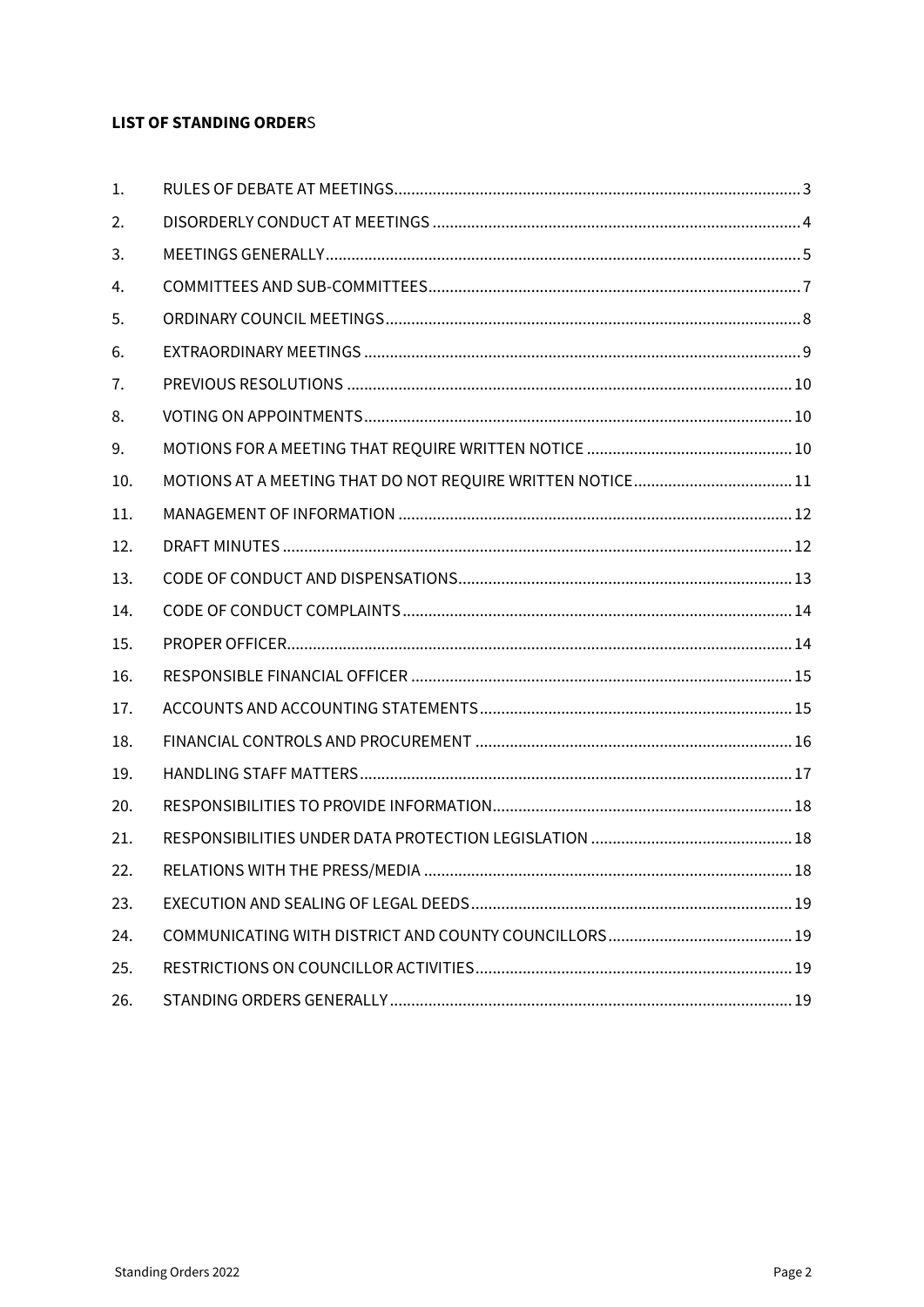## <span id="page-2-0"></span>1. RULES OF DEBATE AT MEETINGS

- a. Motions on the agenda shall be considered in the order that they appear unless the order is changed at the discretion of the chairman of the meeting.
- b. A motion (including an amendment) shall not be progressed unless it has been moved and seconded.
- c. A motion on the agenda that is not moved by its proposer may be treated by the chairman of the meeting as withdrawn.
- d. If a motion (including an amendment) has been seconded, it may be withdrawn by the proposer only with the consent of the seconder and the meeting.
- e. An amendment is a proposal to remove or add words to a motion. It shall not negate the motion.
- f. If an amendment to the original motion is carried, the original motion (as amended) becomes the substantive motion upon which further amendment(s) may be moved.
- g. An amendment shall not be considered unless early verbal notice of it is given at the meeting and, if requested by the chairman of the meeting, is expressed in writing to the chairman.
- h. A councillor may move an amendment to their own motion if agreed by the meeting. If a motion has already been seconded, the amendment shall be with the consent of the seconder and the meeting.
- i. If there is more than one amendment to an original or substantive motion, the amendments shall be moved in the order directed by the chairman of the meeting.
- j. Subject to standing order 1(k), only one amendment shall be moved and debated at a time, the order of which shall be directed by the chairman of the meeting.
- k. One or more amendments may be discussed together if the chairman of the meeting considers this expedient but each amendment shall be voted upon separately.
- l. A councillor may not move more than one amendment to an original or substantive motion.
- m. The mover of an amendment has no right of reply at the end of debate on it.
- n. Where a series of amendments to an original motion are carried, the mover of the original motion shall have a right of reply either at the end of debate on the first amendment or at the very end of debate on the final substantive motion immediately before it is put to the vote.]
- o. Unless permitted by the chairman of the meeting, a councillor may speak once in the debate on a motion except:
	- i. to speak on an amendment moved by another councillor;
	- ii. to move or speak on another amendment if the motion has been amended since they last spoke;
	- iii. to make a point of order;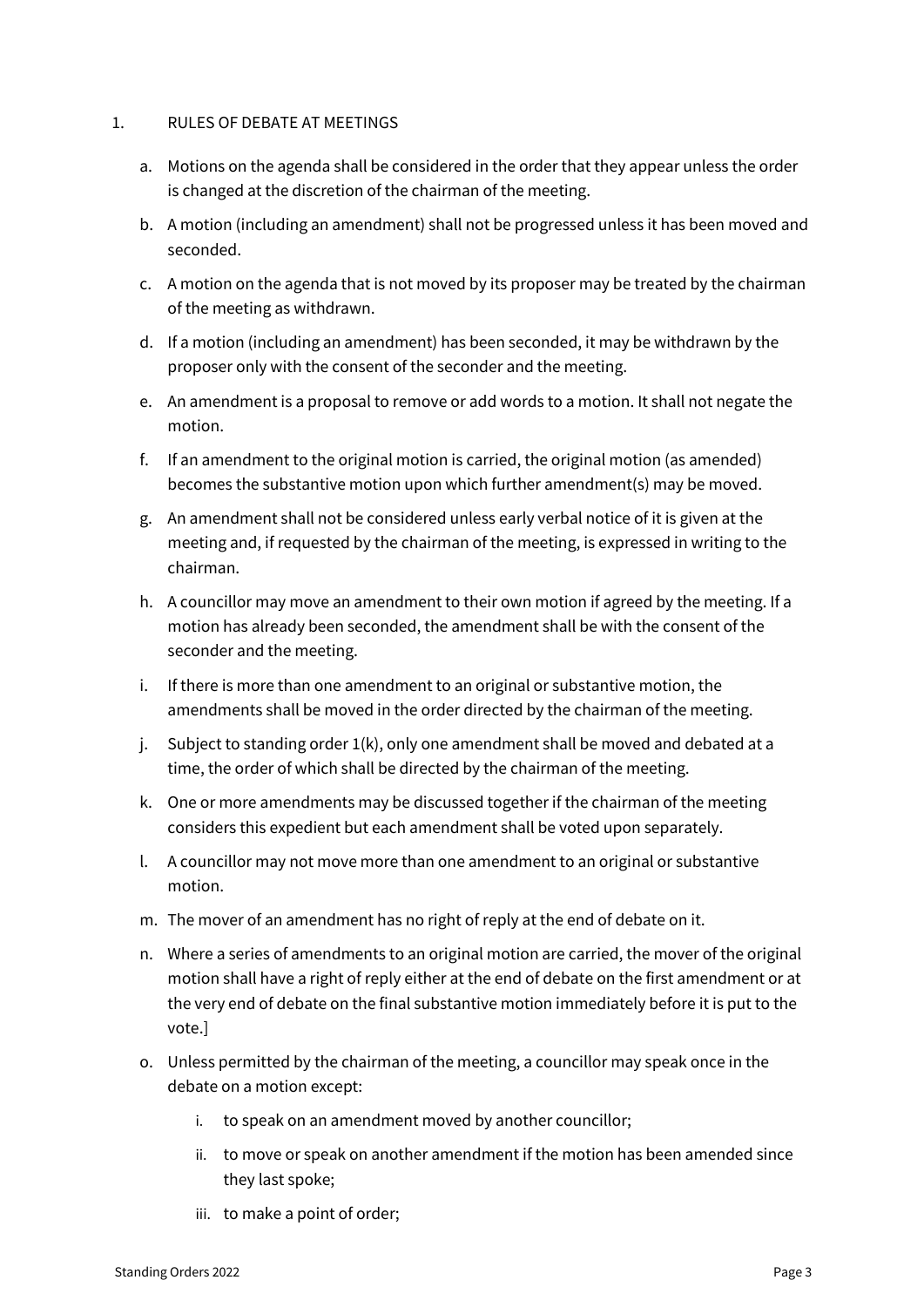- iv. to give a personal explanation; or
- v. to exercise a right of reply.
- p. During the debate on a motion, a councillor may interrupt only on a point of order or a personal explanation and the councillor who was interrupted shall stop speaking. A councillor raising a point of order shall identify the standing order which they consider has been breached or specify the other irregularity in the proceedings of the meeting they are concerned by.
- q. A point of order shall be decided by the chairman of the meeting and their decision shall be final.
- r. When a motion is under debate, no other motion shall be moved except:
	- i. to amend the motion;
	- ii. to proceed to the next business;
	- iii. to adjourn the debate;
	- iv. to put the motion to a vote;
	- v. to ask a person to be no longer heard or to leave the meeting;
	- vi. to refer a motion to a committee or sub-committee for consideration;
	- vii. to exclude the public and press;
	- viii. to adjourn the meeting; or
	- ix. to suspend particular standing order(s) excepting those which reflect mandatory statutory or legal requirements.
- s. Before an original or substantive motion is put to the vote, the chairman of the meeting shall be satisfied that the motion has been sufficiently debated and that the mover of the motion under debate has exercised or waived their right of reply.
- t. Excluding motions moved under standing order 1(r), the contributions or speeches by a councillor shall relate only to the motion under discussion and shall not exceed 3 minutes without the consent of the chairman of the meeting.

## <span id="page-3-0"></span>2. DISORDERLY CONDUCT AT MEETINGS

- a. No person shall obstruct the transaction of business at a meeting or behave offensively or improperly. If this standing order is ignored, the chairman of the meeting shall request such person(s) to moderate or improve their conduct.
- b. If person(s) disregard the request of the chairman of the meeting to moderate or improve their conduct, any councillor or the chairman of the meeting may move that the person be no longer heard or be excluded from the meeting. The motion, if seconded, shall be put to the vote without discussion.
- c. If a resolution made under standing order 2(b) is ignored, the chairman of the meeting may take further reasonable steps to restore order or to progress the meeting. This may include temporarily suspending or closing the meeting.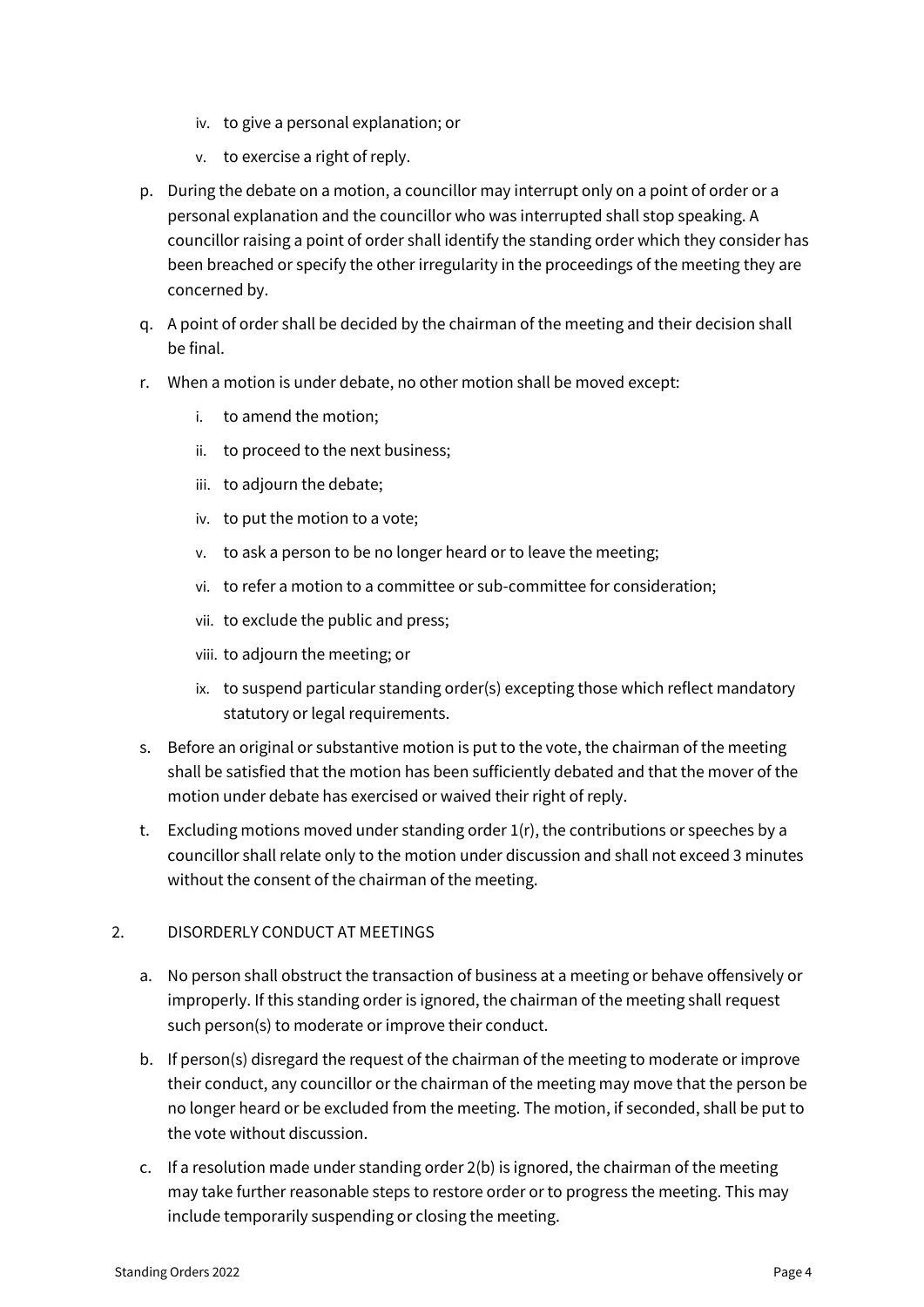## <span id="page-4-0"></span>3. MEETINGS GENERALLY

- ◆ Full Council meetings
- Committee meetings
- ▲ Sub-committee meetings
- a. ◆ **Meetings shall not take place in premises which at the time of the meeting are used for the supply of alcohol unless no other premises are available free of charge or at a reasonable cost**.
- b. ◆ **The minimum three clear days for notice of a meeting does not include the day on which notice was issued, the day of the meeting, a Sunday, a day of the Christmas break, a day of the Easter break or of a bank holiday or a day appointed for public thanksgiving or mourning**.
- c. **The minimum three clear days' public notice for a meeting does not include the day on which the notice was issued or the day of the meeting unless the meeting is convened at shorter notice**.
- d. ◆ **Meetings shall be open to the public unless their presence is prejudicial to the public interest by reason of the confidential nature of the business to be transacted or for other special reasons. The public's exclusion from part or all of a meeting shall be by a resolution which shall give reasons for the public's exclusion**.
- e. Members of the public may make representations, answer questions and give evidence at a meeting which they are entitled to attend in respect of the business on the agenda.
- f. The period of time designated for public participation at a meeting in accordance with standing order 3(e) shall not exceed 15 minutes unless directed by the chairman of the meeting.
- g. Subject to standing order 3(f), a member of the public shall not speak for more than 3 minutes.
- h. In accordance with standing order 3(e), a question shall not require a response at the meeting nor start a debate on the question. The chairman of the meeting may direct that a written or oral response be given.
- i. A person shall raise their hand when requesting to speak.
- j. A person who speaks at a meeting shall direct their comments to the chairman of the meeting.
- k. Only one person is permitted to speak at a time. If more than one person wants to speak, the chairman of the meeting shall direct the order of speaking.
- l. ◆ **Subject to standing order 3(m), a person who attends a meeting is permitted to report on the meeting whilst the meeting is open to the public. To "report" means to film, photograph, make an audio recording of meeting proceedings, use any other means for enabling persons not present to see or hear the meeting as it takes place or later or to report or to provide oral or written commentary about the meeting so that**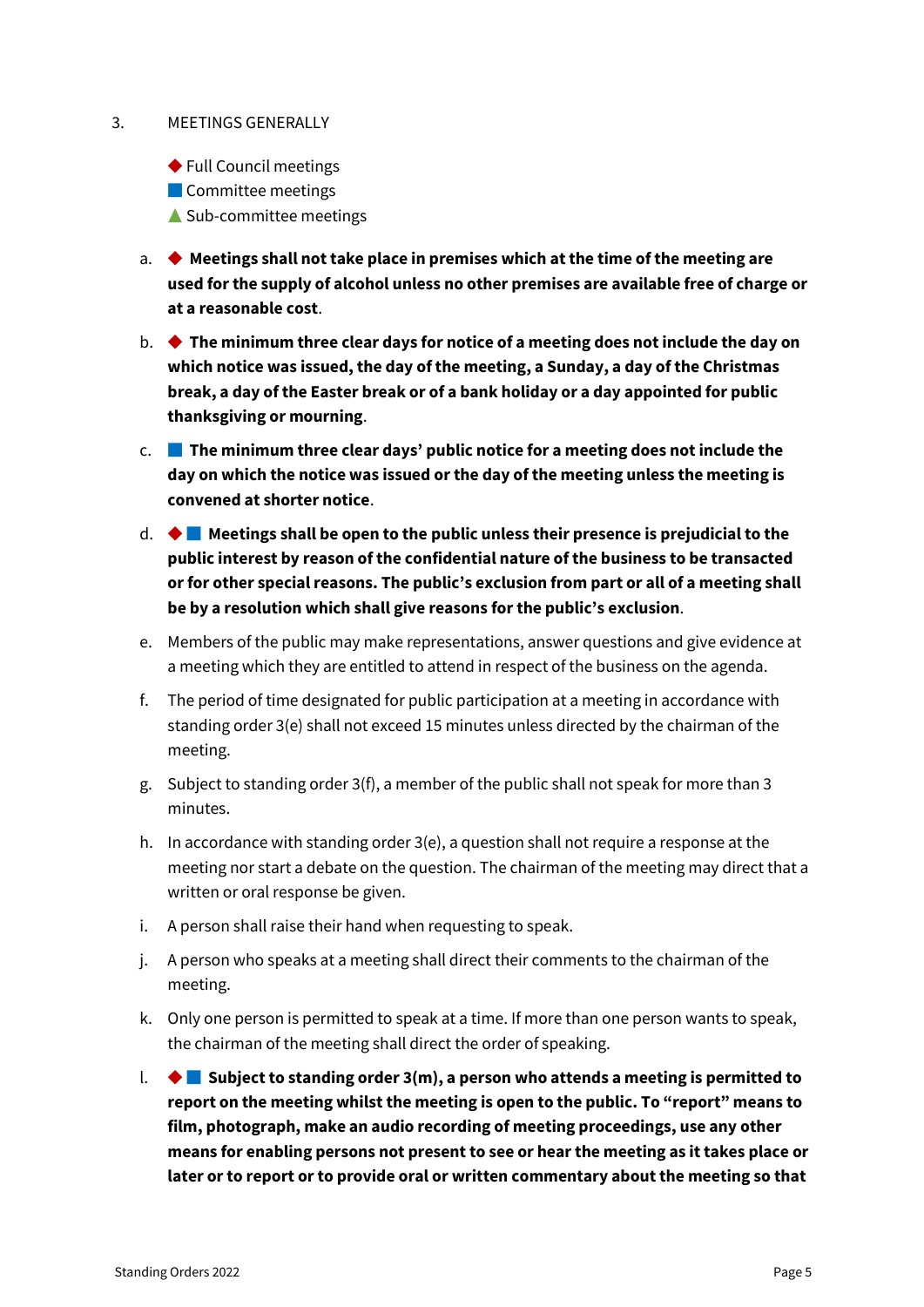**the report or commentary is available as the meeting takes place or later to persons not present**.

- m. ◆ **A person present at a meeting may not provide an oral report or oral commentary about a meeting as it takes place without permission**.
- n. ◆ **The press shall be provided with reasonable facilities for taking of their report of all or part of a meeting at which they are entitled to be present**.
- o. ◆ **Subject to standing orders which indicate otherwise, anything authorised or required to be done by, to or before the Chairman of the Council may in their absence be done by, to or before the Vice-Chairman of the Council (if there is one)**.
- p. ◆ **The Chairman of the Council, if present, shall preside at a meeting. If the Chairman is absent from a meeting, the Vice-Chairman of the Council (if there is one) if present, shall preside. If both the Chairman and the Vice-Chairman are absent from a meeting, a councillor as chosen by the councillors present at the meeting shall preside at the meeting**.
- q. ◆ ▲ **Subject to a meeting being quorate, all questions at a meeting shall be decided by a majority of the councillors and non-councillors with voting rights present and voting**.
- r. ◆ ▲ **The chairman of a meeting may give an original vote on any matter put to the vote, and in the case of an equality of votes may exercise their casting vote whether or not they gave an original vote**.

*See standing orders 5(h) and (i) for the different rules that apply in the election of the Chairman of the Council at the annual Council meeting*.

- s. ◆ **Unless standing orders provide otherwise, voting on a question shall be by a show of hands**. **At the request of a councillor, the voting on any question shall be recorded so as to show whether each councillor present and voting gave their vote for or against that question**. Such a request shall be made before moving on to the next item of business on the agenda.
- t. The minutes of a meeting shall include an accurate record of the following:
	- i. the time and place of the meeting;
	- ii. the names of councillors who are present and the names of councillors who are absent;
	- iii. interests that have been declared by councillors and non-councillors with voting rights;
	- iv. the grant of dispensations (if any) to councillors and non-councillors with voting rights;
	- v. whether a councillor or non-councillor with voting rights left the meeting when matters that they held interests in were being considered;
	- vi. if there was a public participation session; and
	- vii. the resolutions made.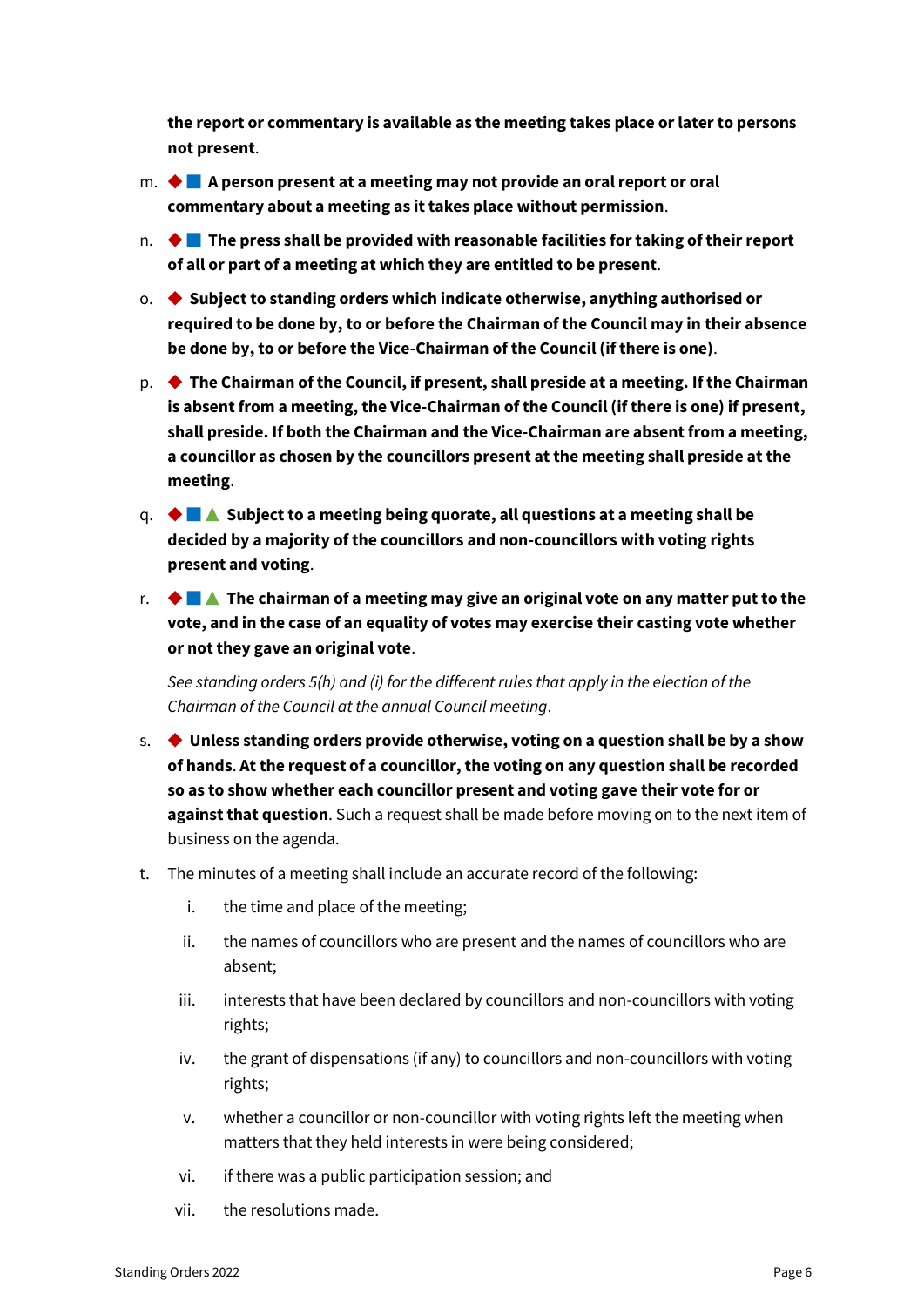- u. ◆ ▲ **A councillor or a non-councillor with voting rights who has a disclosable pecuniary interest or another interest as set out in the Council's code of conduct in a matter being considered at a meeting is subject to statutory limitations or restrictions under the code on their right to participate and vote on that matter**.
- $\vee$ .  $\blacklozenge$  No business may be transacted at a meeting unless at least one-third of the whole number of members of the Council are present and in no case shall the quorum of a meeting be less than three.

*See standing order 4d(viii) for the quorum of a committee or sub-committee meeting*.

- w.  $\blacklozenge$  If a meeting is or becomes inquorate no business shall be transacted and the meeting shall be closed. The business on the agenda for the meeting shall be adjourned to another meeting.
- x. A meeting shall not exceed a period of 2 hours.

## <span id="page-6-0"></span>4. COMMITTEES AND SUB-COMMITTEES

- a. **Unless the Council determines otherwise, a committee may appoint a sub-committee whose terms of reference and members shall be determined by the committee**.
- b. **The members of a committee may include non-councillors unless it is a committee which regulates and controls the finances of the Council**.
- c. **Unless the Council determines otherwise, all the members of an advisory committee and an advisory sub-committee may be non-councillors**.
- d. The Council may appoint standing committees or other committees as may be necessary, and:
	- i. shall determine their terms of reference;
	- ii. shall determine the number and time of the ordinary meetings of a standing committee up until the date of the next annual meeting of the Council;
	- iii. shall permit a committee, other than in respect of the ordinary meetings of a committee, to determine the number and time of its meetings;
	- iv. shall, subject to standing orders 4(b) and (c), appoint and determine the terms of office of members of such a committee;
	- v. may, subject to standing orders 4(b) and (c), appoint and determine the terms of office of the substitute members to a committee whose role is to replace the ordinary members at a meeting of a committee if the ordinary members of the committee confirm to the Proper Officer at least one clear day before the day of the meeting that they are unable to attend;
	- vi. shall, after it has appointed the members of a standing committee, appoint the chairman of the standing committee; or resolve that each committee is permitted to appoint its own chairman at the first meeting of the committee;
	- vii. shall determine the place, notice requirements and quorum for a meeting of a committee and a sub-committee which, in both cases, shall be no less than three;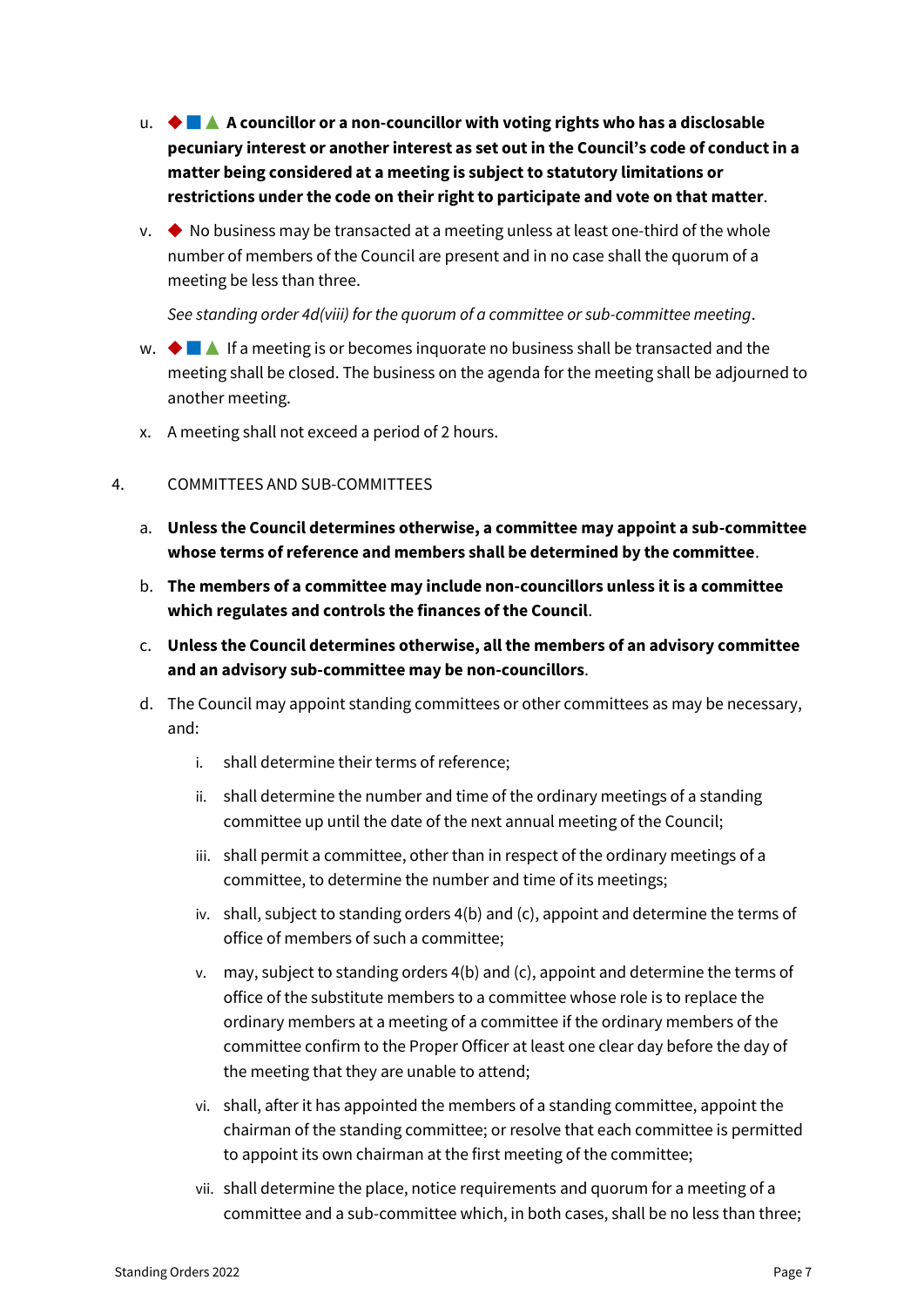- viii. shall determine if the public and press are permitted to attend the meetings of a sub-committee and also the advance public notice requirements, if any, required for the meetings of a sub-committee;
- ix. may dissolve a committee or a sub-committee.

## <span id="page-7-0"></span>5. ORDINARY COUNCIL MEETINGS

- a. **In an election year, the annual meeting of the Council shall be held on or within 14 days following the day on which the councillors elected take office**.
- b. **In a year which is not an election year, the annual meeting of the Council shall be held on such day in May as the Council decides**.
- c. **If no other time is fixed, the annual meeting of the Council shall take place at 6pm**.
- d. **In addition to the annual meeting of the Council, at least three other ordinary meetings shall be held in each year on such dates and times as the Council decides**.
- e. **The first business conducted at the annual meeting of the Council shall be the election of the Chairman and Vice-Chairman (if there is one) of the Council**.
- f. **The Chairman of the Council, unless they have resigned or become disqualified, shall continue in office and preside at the annual meeting until their successor is elected at the next annual meeting of the Council**.
- g. **The Vice-Chairman of the Council, if there is one, unless they resign or become disqualified, shall hold office until immediately after the election of the Chairman of the Council at the next annual meeting of the Council**.
- h. **In an election year, if the current Chairman of the Council has not been re-elected as a member of the Council, they shall preside at the annual meeting until a successor Chairman of the Council has been elected. The current Chairman of the Council shall not have an original vote in respect of the election of the new Chairman of the Council but shall give a casting vote in the case of an equality of votes**.
- i. **In an election year, if the current Chairman of the Council has been re-elected as a member of the Council, they shall preside at the annual meeting until a new Chairman of the Council has been elected. They may exercise an original vote in respect of the election of the new Chairman of the Council and shall give a casting vote in the case of an equality of votes**.
- j. Following the election of the Chairman and Vice-Chairman (if there is one) of the Council at the annual meeting, the business shall include:
	- i. **In an election year, delivery by the Chairman of the Council and councillors of their acceptance of office forms unless the Council resolves for this to be done at a later date. In a year which is not an election year, delivery by the Chairman of the Council of their acceptance of office form unless the Council resolves for this to be done at a later date**;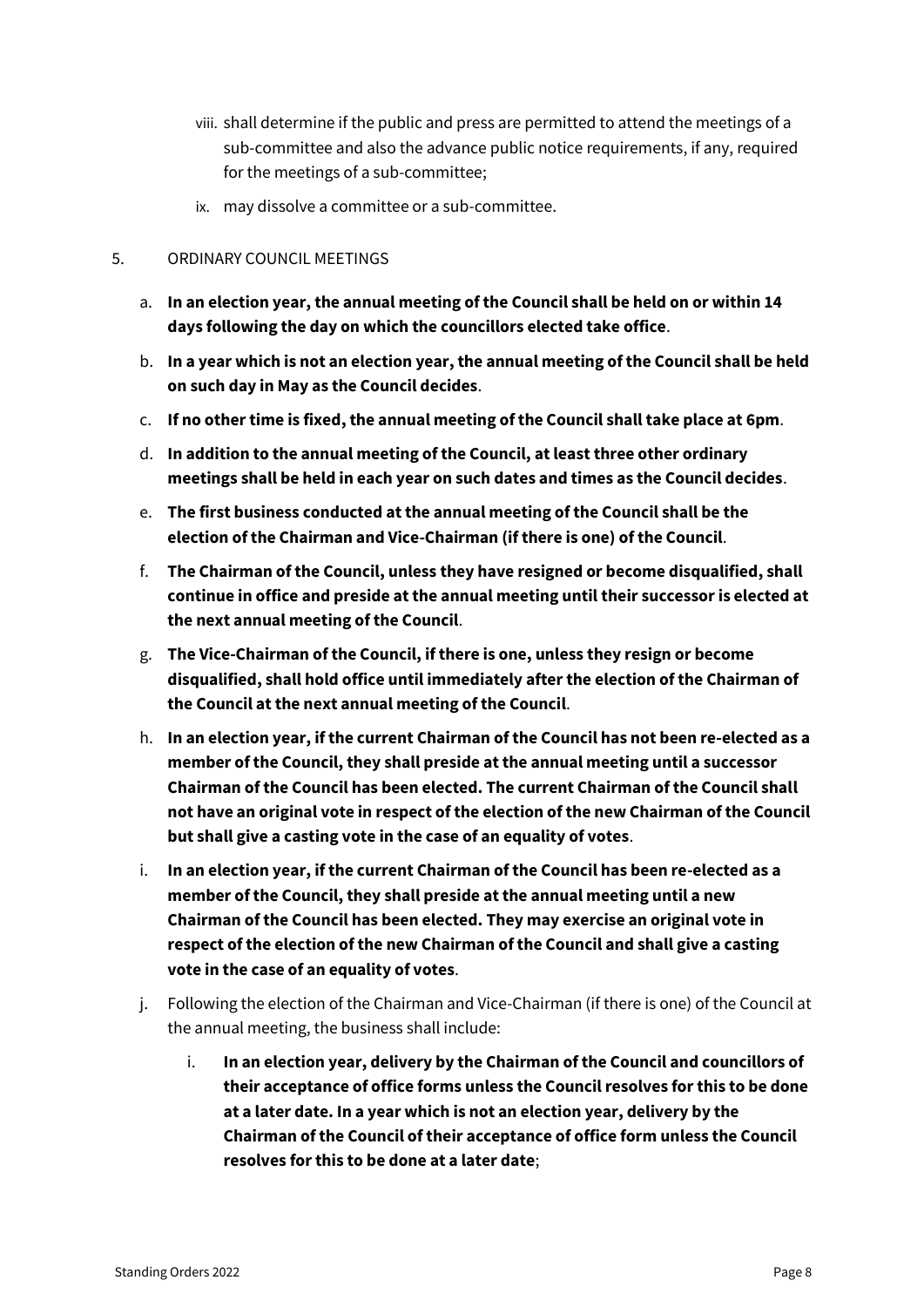- ii. Confirmation of the accuracy of the minutes of the last meeting of the Council;
- iii. Receipt of the minutes of the last meeting of a committee;
- iv. Consideration of the recommendations made by a committee;
- v. Review of delegation arrangements to committees, sub-committees, staff and other local authorities;
- vi. Review of the terms of reference for committees;
- vii. Appointment of members to committees;
- viii. Review and adoption of appropriate standing orders and financial regulations;
- ix. Review of arrangements (including legal agreements) with other local authorities, not-for-profit bodies and businesses.
- x. Review of representation on or work with external bodies and arrangements for reporting back;
- xi. In an election year, to make arrangements with a view to the Council becoming eligible to exercise the general power of competence;
- xii. Review of inventory of land and other assets including buildings and office equipment;
- xiii. Confirmation of arrangements for insurance cover in respect of all insurable risks;
- xiv. Review of the Council's and/or staff subscriptions to other bodies;
- xv. Review of the Council's complaints procedure;
- xvi. Review of the Council's policies, procedures and practices in respect of its obligations under freedom of information and data protection legislation (see also standing orders 11, 20 and 21);
- xvii. Review of the Council's policy for dealing with the press/media;
- xviii. Review of the Council's employment policies and procedures;
- xix. Review of the Council's expenditure incurred under s.137 of the Local Government Act 1972 or the general power of competence.
- xx. Determining the time and place of ordinary meetings of the Council up to and including the next annual meeting of the Council.

## <span id="page-8-0"></span>6. EXTRAORDINARY MEETINGS

- a. **The Chairman of the Council may convene an extraordinary meeting of the Council at any time**.
- b. **If the Chairman of the Council does not call an extraordinary meeting of the Council within seven days of having been requested in writing to do so by two councillors, any two councillors may convene an extraordinary meeting of the Council. The public notice giving the time, place and agenda for such a meeting shall be signed by the two councillors**.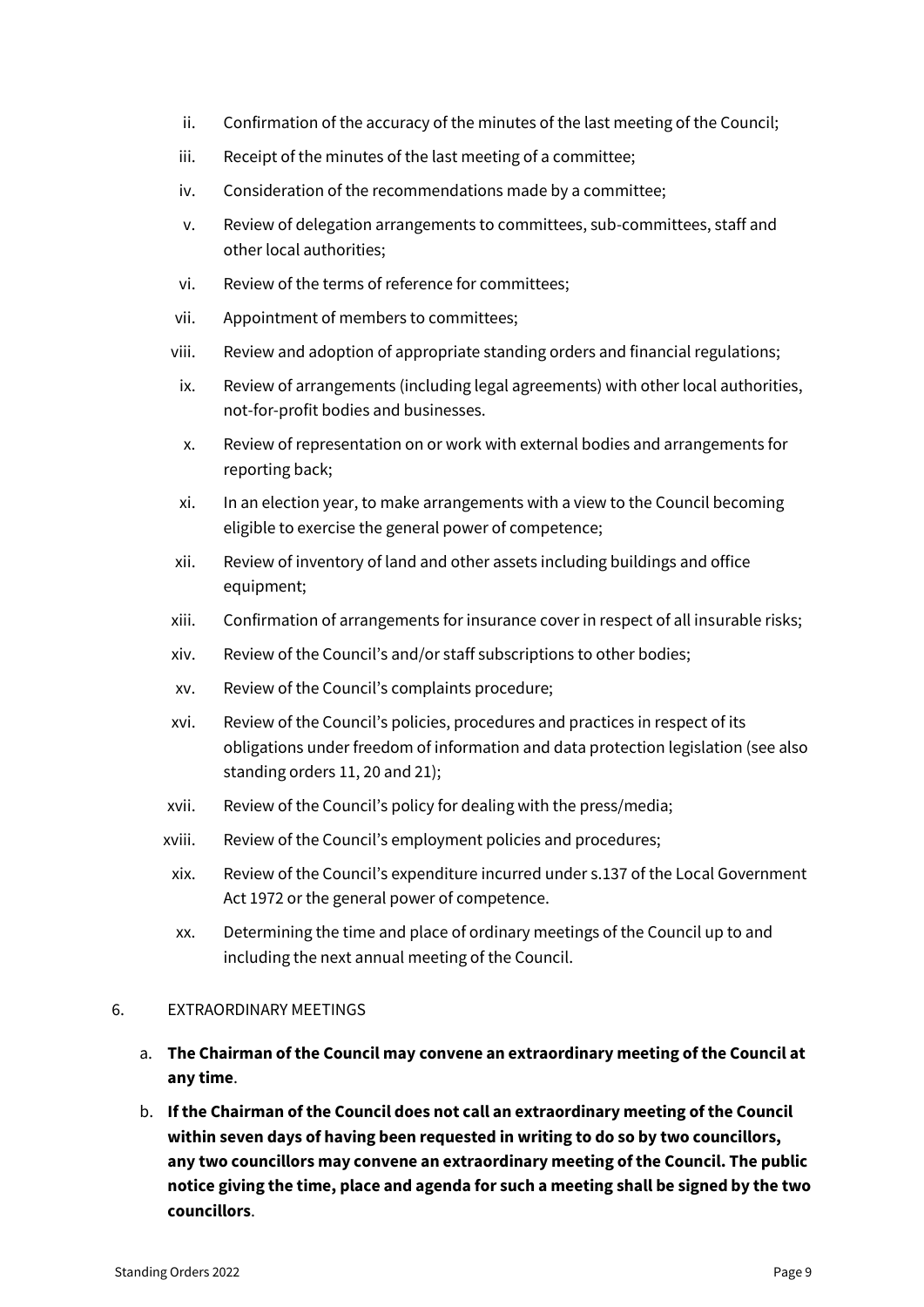- c. The chairman of a committee or a sub-committee may convene an extraordinary meeting of the committee or sub-committee at any time.
- d. If the chairman of a committee or a sub-committee does not call an extraordinary meeting within 7 days of having been requested to do so by 2 members of the committee or the sub-committee, any 2 members of the committee or the sub-committee may convene an extraordinary meeting of the committee or a sub-committee.

## <span id="page-9-0"></span>7. PREVIOUS RESOLUTIONS

- a. A resolution shall not be reversed within six months except either by a special motion, which requires written notice by at least 3 councillors to be given to the Proper Officer in accordance with standing order 9, or by a motion moved in pursuance of the recommendation of a committee or a sub-committee.
- b. When a motion moved pursuant to standing order 7(a) has been disposed of, no similar motion may be moved for a further six months.

## <span id="page-9-1"></span>8. VOTING ON APPOINTMENTS

- a. Where more than two persons have been nominated for a position to be filled by the Council and none of those persons has received an absolute majority of votes in their favour, the name of the person having the least number of votes shall be struck off the list and a fresh vote taken. This process shall continue until a majority of votes is given in favour of one person. A tie in votes may be settled by the casting vote exercisable by the chairman of the meeting.
- b. The vote for an appointment may be conducted by named paper ballot. Each councillor shall have a number of votes corresponding to the number of positions available. It may be necessary to run a series of votes, each time eliminating the candidate with the least votes, until one candidate secures an absolute majority. Ballot papers shall be open for inspection.

# <span id="page-9-2"></span>9. MOTIONS FOR A MEETING THAT REQUIRE WRITTEN NOTICE

- a. A motion shall relate to the responsibilities of the meeting for which it is tabled and in any event shall relate to the performance of the Council's statutory functions, powers and obligations or an issue which specifically affects the Council's area or its residents.
- b. No motion may be moved at a meeting unless it is on the agenda and the mover has given written notice of its wording to the Proper Officer at least 7 clear days before the meeting.
- c. The Proper Officer may, before including a motion on the agenda received in accordance with standing order 9(b), correct obvious grammatical or typographical errors in the wording of the motion.
- d. If the Proper Officer considers the wording of a motion received in accordance with standing order 9(b) is not clear in meaning, the motion shall be rejected until the mover of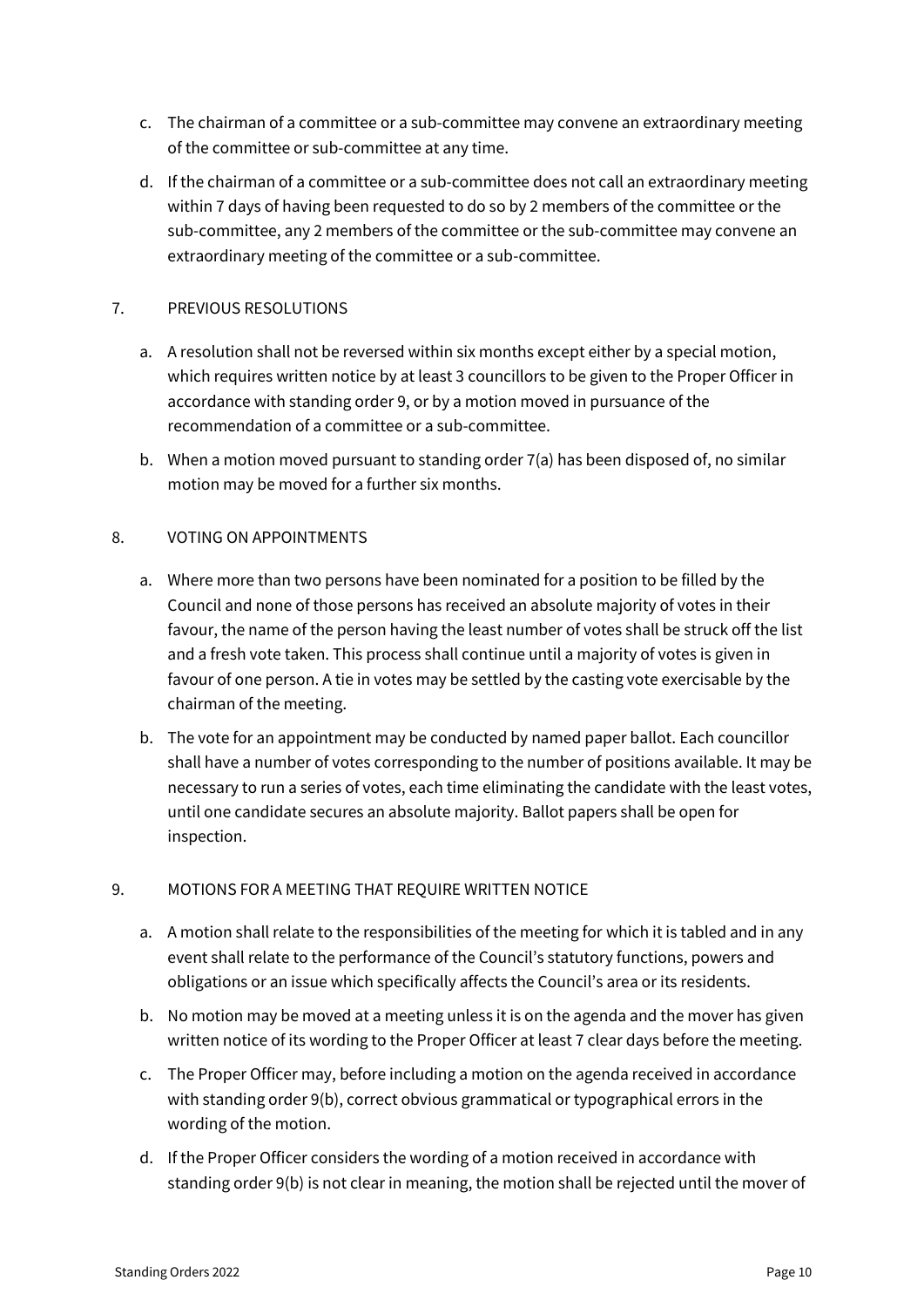the motion resubmits it, so that it can be understood, in writing, to the Proper Officer at least 5 clear days before the meeting.

- e. If the wording or subject of a proposed motion is considered improper, the Proper Officer shall consult with the chairman of the forthcoming meeting or, as the case may be, the councillors who have convened the meeting, to consider whether the motion shall be included in the agenda or rejected.
- f. The decision of the Proper Officer as to whether or not to include the motion on the agenda shall be final.
- g. Motions received shall be recorded and numbered in the order that they are received.
- h. Motions rejected shall be recorded with an explanation by the Proper Officer of the reason for rejection.

## <span id="page-10-0"></span>10. MOTIONS AT A MEETING THAT DO NOT REQUIRE WRITTEN NOTICE

- a. The following motions may be moved at a meeting without written notice to the Proper Officer:
	- i. to correct an inaccuracy in the draft minutes of a meeting;
	- ii. to move to a vote;
	- iii. to defer consideration of a motion;
	- iv. to refer a motion to a particular committee or sub-committee;
	- v. to appoint a person to preside at a meeting;
	- vi. to change the order of business on the agenda;
	- vii. to proceed to the next business on the agenda;
	- viii. to require a written report;
	- ix. to appoint a committee or sub-committee and their members;
	- x. to extend the time limits for speaking;
	- xi. to exclude the press and public from a meeting in respect of confidential or other information which is prejudicial to the public interest;
	- xii. to not hear further from a councillor or a member of the public;
	- xiii. to exclude a councillor or member of the public for disorderly conduct;
	- xiv. to temporarily suspend the meeting;
	- xv. to suspend a particular standing order (unless it reflects mandatory statutory or legal requirements);
	- xvi. to adjourn the meeting; or
	- xvii. to close the meeting.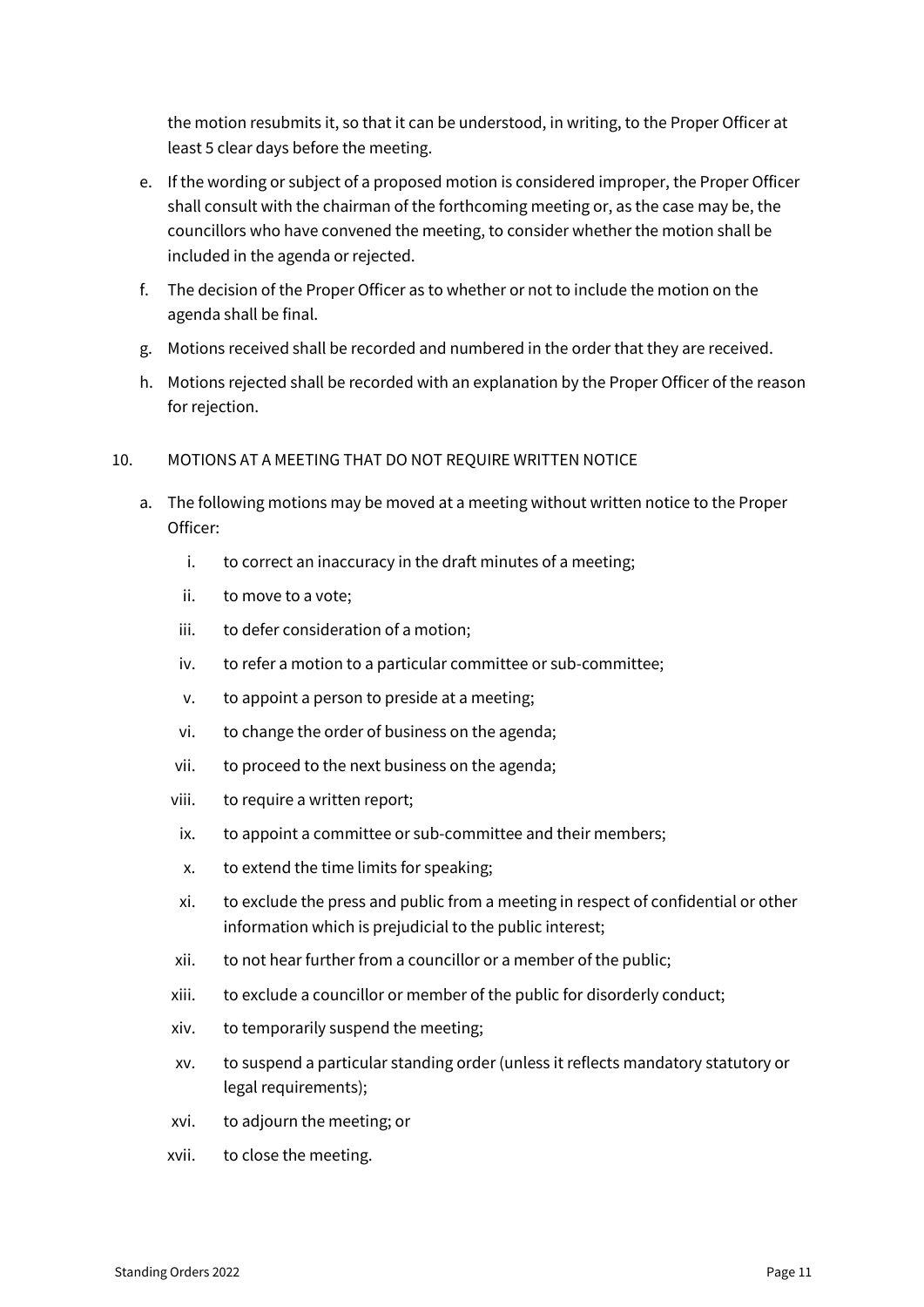## <span id="page-11-0"></span>11. MANAGEMENT OF INFORMATION

- a. **The Council shall have in place and keep under review, technical and organisational measures to keep secure information (including personal data) which it holds in paper and electronic form. Such arrangements shall include deciding who has access to personal data and encryption of personal data**.
- b. **The Council shall have in place, and keep under review, policies for the retention and safe destruction of all information (including personal data) which it holds in paper and electronic form. The Council's retention policy shall confirm the period for which information (including personal data) shall be retained or if this is not possible the criteria used to determine that period (e.g. the Limitation Act 1980)**.
- c. **The agenda, papers that support the agenda and the minutes of a meeting shall not disclose or otherwise undermine confidential information or personal data without legal justification**.
- d. **Councillors, staff, the Council's contractors and agents shall not disclose confidential information or personal data without legal justification**.

*See also standing order 20*.

# <span id="page-11-1"></span>12. DRAFT MINUTES

- a. If the draft minutes of a preceding meeting have been served on councillors with the agenda to attend the meeting at which they are due to be approved for accuracy, they shall be taken as read.
- b. There shall be no discussion about the draft minutes of a preceding meeting except in relation to their accuracy. A motion to correct an inaccuracy in the draft minutes shall be moved in accordance with standing order 10(a)(i).
- c. The accuracy of draft minutes, including any amendment(s) made to them, shall be confirmed by resolution and shall be signed by the chairman of the meeting and stand as an accurate record of the meeting to which the minutes relate.
- d. If the chairman of the meeting does not consider the minutes to be an accurate record of the meeting to which they relate, they shall sign the minutes and add a paragraph in the following terms or to the same effect:

"*The chairman of this meeting does not believe that the minutes of the meeting of the Council or Committee held on this date in respect of business detailed were a correct record but their view was not upheld by the meeting and the minutes are confirmed as an accurate record of the proceedings*."

- e. **If the Council's gross annual income or expenditure (whichever is higher) does not exceed £25,000, it shall publish draft minutes of Council, committee and subcommittee meetings on a website which is publicly accessible and free of charge not later than one month after the meeting has taken place**.
- f. Subject to publication of draft minutes in accordance with standing order 12(e) and standing order 20(a) and following a resolution which confirms the accuracy of the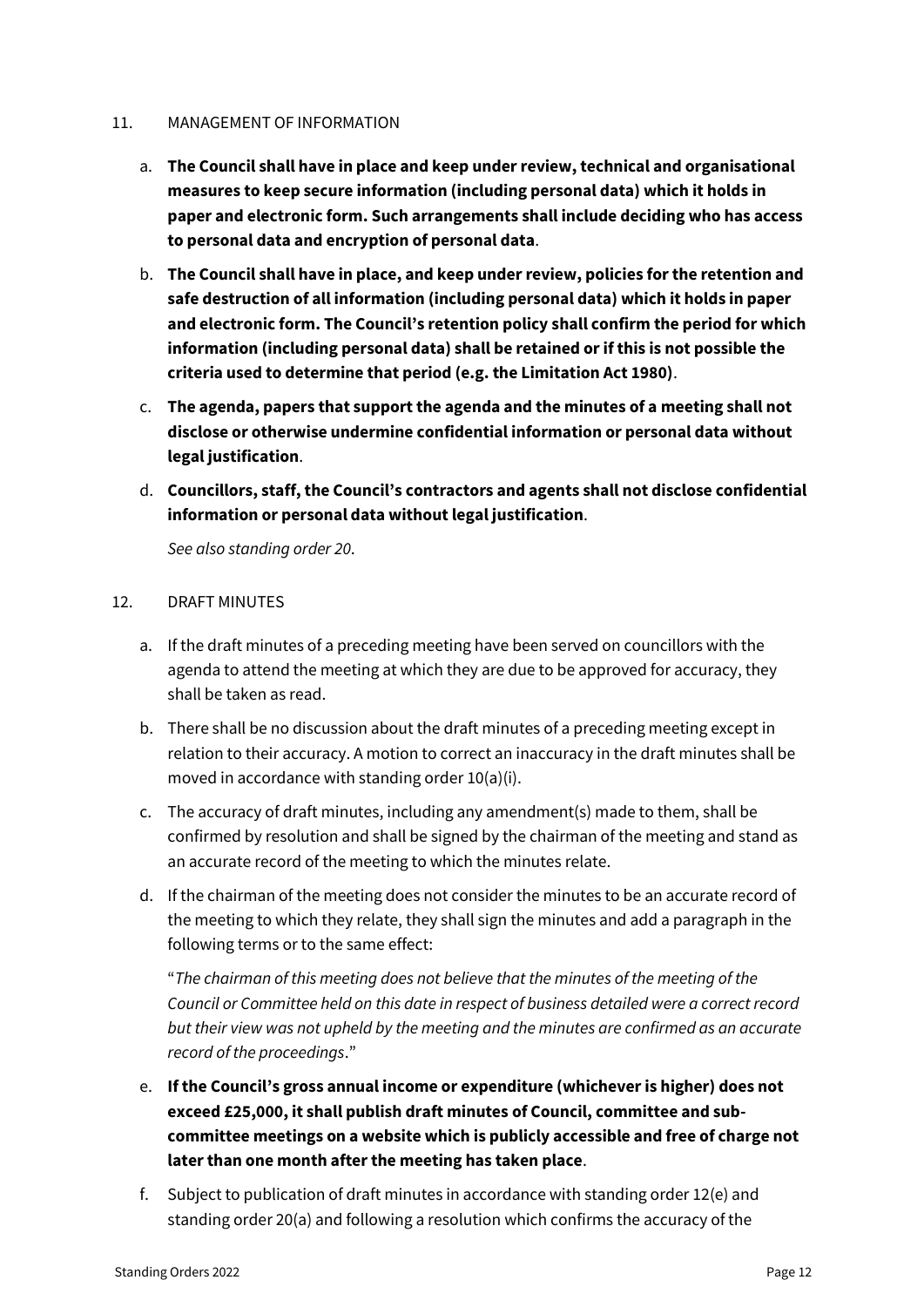minutes of a meeting, the draft minutes or recordings of the meeting for which approved minutes exist shall be destroyed.

# <span id="page-12-0"></span>13. CODE OF CONDUCT AND DISPENSATIONS

- a. All councillors and non-councillors with voting rights shall observe the code of conduct adopted by the Council.
- b. Unless they have been granted a dispensation, a councillor or non-councillor with voting rights shall withdraw from a meeting when it is considering a matter in which they have a disclosable pecuniary interest. They may return to the meeting after it has considered the matter in which they had the interest.
- c. Unless they have been granted a dispensation, a councillor or non-councillor with voting rights shall withdraw from a meeting when it is considering a matter in which they have another interest if so required by the Council's code of conduct. They may return to the meeting after it has considered the matter in which they had the interest.
- d. **Dispensation requests shall be in writing and submitted to the Proper Officer** as soon as possible before the meeting, or failing that, at the start of the meeting for which the dispensation is required.
- e. A decision as to whether to grant a dispensation shall be made by the Proper Officer, unless the Proper Officer declines to exercise this power, in which case the decision as to whether to grant a dispensation shall be made by the Council, committee or subcommittee for which the dispensation is required. That decision shall be final.
- f. A dispensation request shall confirm:
	- i. **the description and the nature of the disclosable pecuniary interest or other interest to which the request for the dispensation relates**;
	- ii. **whether the dispensation is required to participate at a meeting in a discussion only or a discussion and a vote**;
	- iii. **the date of the meeting or the period (not exceeding four years) for which the dispensation is sought**; and
	- iv. **an explanation as to why the dispensation is sought**.
- g. Subject to standing orders 13(d) and (f), a dispensation request shall be considered by the Proper Officer before the meeting or, if this is not possible, at the start of the meeting of the Council, or committee or sub-committee for which the dispensation is required.
- h. **A dispensation may be granted in accordance with standing order 13(e) if having regard to all relevant circumstances any of the following apply**:
	- i. **without the dispensation the number of persons prohibited from participating in the particular business would be so great a proportion of the meeting transacting the business as to impede the transaction of the business**;
	- ii. **granting the dispensation is in the interests of persons living in the Council's area**; or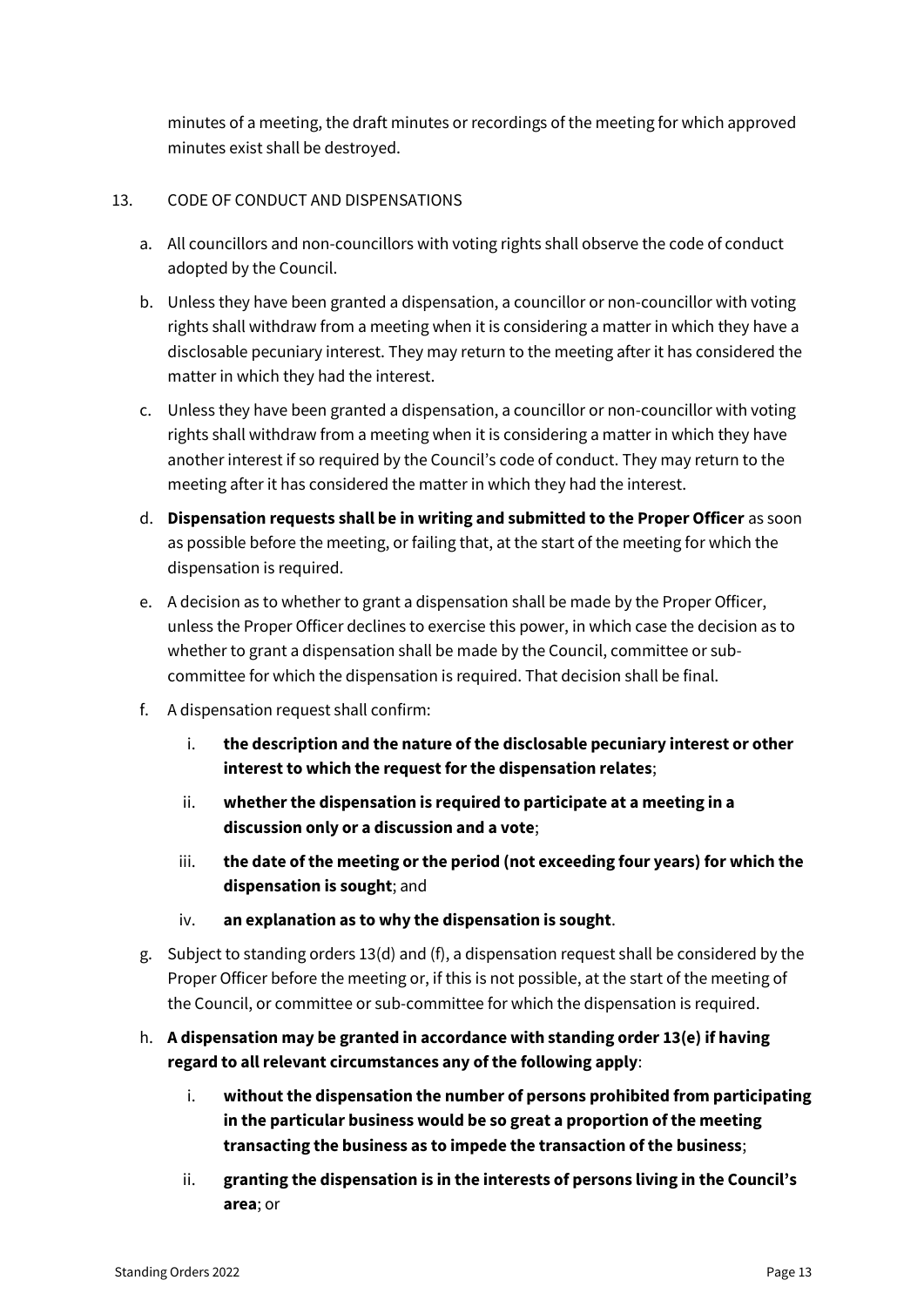# iii. **it is otherwise appropriate to grant a dispensation**.

## <span id="page-13-0"></span>14. CODE OF CONDUCT COMPLAINTS

- a. Upon notification by the District or Unitary Council that it is dealing with a complaint that a councillor or non-councillor with voting rights has breached the Council's code of conduct, the Proper Officer shall, subject to standing order 11, report this to the Council.
- b. Where the notification in standing order 14(a) relates to a complaint made by the Proper Officer, the Proper Officer shall notify the Chairman of Council of this fact, and the Chairman shall nominate another staff member to assume the duties of the Proper Officer in relation to the complaint until it has been determined and the Council has agreed what action, if any, to take in accordance with standing order 14(d).
- c. The Council may:
	- i. provide information or evidence where such disclosure is necessary to investigate the complaint or is a legal requirement;
	- ii. seek information relevant to the complaint from the person or body with statutory responsibility for investigation of the matter;
- d. **Upon notification by the District or Unitary Council that a councillor or non-councillor with voting rights has breached the Council's code of conduct, the Council shall consider what, if any, action to take against him. Such action excludes disqualification or suspension from office**.

# <span id="page-13-1"></span>15. PROPER OFFICER

- a. The Proper Officer shall be either (i) the clerk or (ii) other staff member(s) nominated by the Council to undertake the work of the Proper Officer when the Proper Officer is absent.
- b. The Proper Officer shall:
	- i. **at least three clear days before a meeting of the council**, a committee or a subcommittee,
		- **serve on councillors by delivery or post at their residences or by email authenticated in such manner as the Proper Officer thinks fit, a signed summons confirming the time, place and the agenda (provided the councillor has consented to service by email), and**
		- **Provide, in a conspicuous place, public notice of the time, place and agenda (provided that the public notice with agenda of an extraordinary meeting of the Council convened by councillors is signed by them**).

*See standing orders 3(b) and 3(c) for the meaning of clear days for a meeting of a full council and a committee, respectively*;

ii. subject to standing order 9, include on the agenda all motions in the order received unless a councillor has given written notice before the agenda is issued, confirming their withdrawal of it;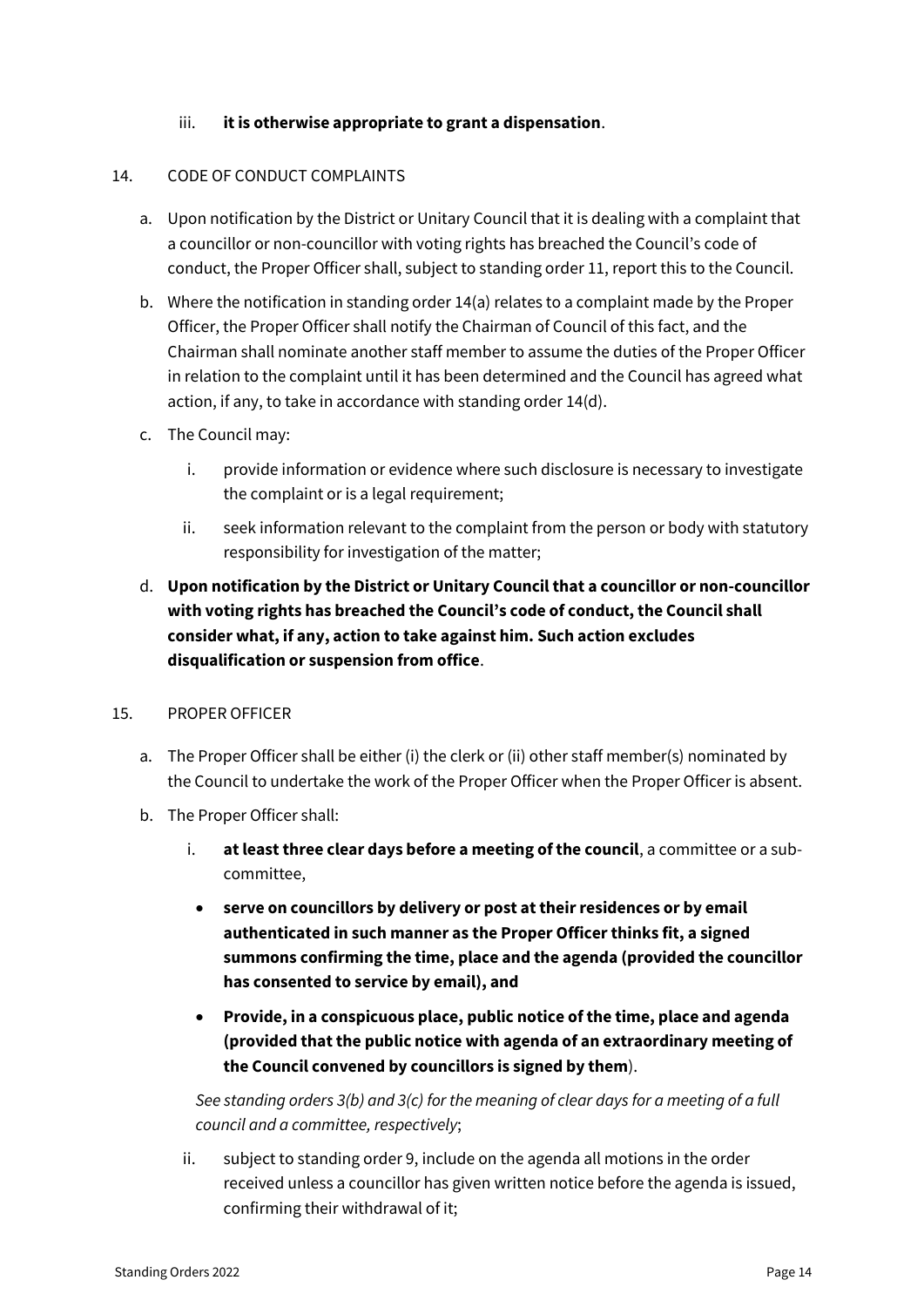- iii. **convene a meeting of the Council for election of a new Chairman of the Council, occasioned by a casual vacancy in the office**;
- iv. **facilitate inspection of the minute book by local electors**;
- v. **receive and retain copies of byelaws made by other local authorities**;
- vi. hold acceptance of office forms from councillors;
- vii. hold a copy of every councillor's register of interests;
- viii. assist with responding to requests made under freedom of information legislation and rights exercisable under data protection legislation, in accordance with the Council's relevant policies and procedures;
- ix. receive and send general correspondence and notices on behalf of the Council except where there is a resolution to the contrary;
- x. assist in the organisation of, storage of, access to, security of and destruction of information held by the Council in paper and electronic form subject to the requirements of data protection and freedom of information legislation and other legitimate requirements (e.g. the Limitation Act 1980);
- xi. arrange for legal deeds to be executed (see also standing order 23);
- xii. arrange or manage the prompt authorisation, approval, and instruction regarding any payments to be made by the Council in accordance with its financial regulations;
- xiii. record every planning application notified to the Council and the Council's response to the local planning authority in a book for such purpose;
- xiv. refer a planning application received by the Council to the Chairman or in their absence the Vice-Chairman (if there is one) of the Council within two working days of receipt to facilitate an extraordinary meeting if the nature of a planning application requires consideration before the next ordinary meeting of the Council or Planning Committee.
- xv. manage access to information about the Council via the publication scheme; and
- xvi. retain custody of the seal of the Council (if there is one) which shall not be used without a resolution to that effect.

# <span id="page-14-0"></span>16. RESPONSIBLE FINANCIAL OFFICER

- a. The Council shall appoint a Responsible Financial Officer
- b. The Council shall appoint appropriate staff member(s) to undertake the work of the Responsible Financial Officer when the Responsible Financial Officer is absent.

# <span id="page-14-1"></span>17. ACCOUNTS AND ACCOUNTING STATEMENTS

a. "Proper practices" in standing orders refer to the most recent version of "Governance and Accountability for Local Councils – a Practitioners' Guide".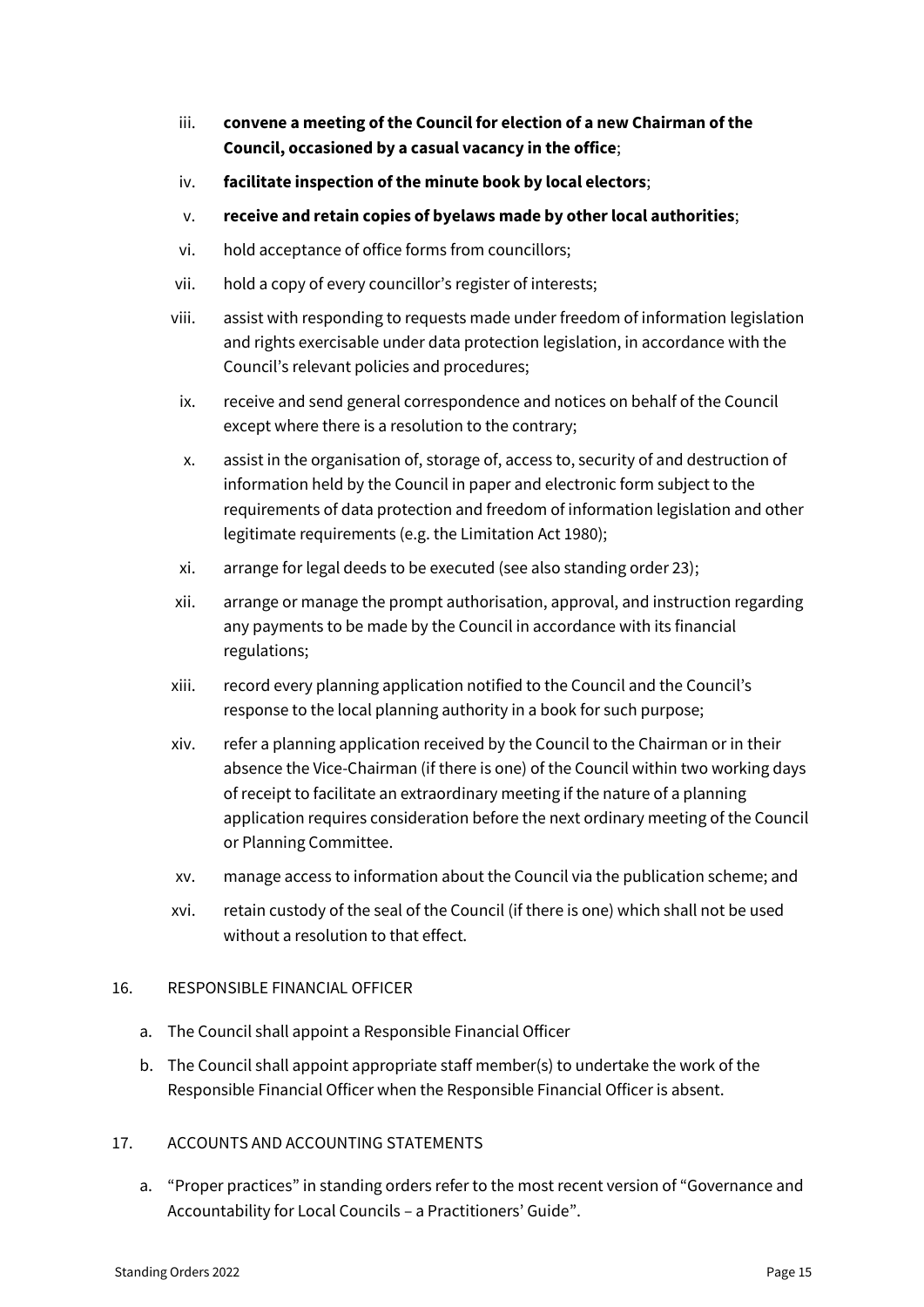- b. All payments by the Council shall be authorised, approved and paid in accordance with the law, proper practices and the Council's financial regulations.
- c. The Responsible Financial Officer shall supply to each councillor as soon as practicable after 30 June, 30 September and 31 December in each year a statement to summarise:
	- i. the Council's receipts and payments (or income and expenditure) for each quarter;
	- ii. the Council's aggregate receipts and payments (or income and expenditure) for the year to date;
	- iii. the balances held at the end of the quarter being reported and which includes a comparison with the budget for the financial year and highlights any actual or potential overspends.
- d. As soon as possible after the financial year end at 31 March, the Responsible Financial Officer shall provide:
	- i. each councillor with a statement summarising the Council's receipts and payments (or income and expenditure) for the last quarter and the year to date for information; and
	- ii. to the Council the accounting statements for the year in the form of Section 1 of the annual governance and accountability return, as required by proper practices, for consideration and approval.
- e. The year-end accounting statements shall be prepared in accordance with proper practices and apply the form of accounts determined by the Council (receipts and payments, or income and expenditure) for the year to 31 March. A completed draft annual governance and accountability return shall be presented to all councillors at least 14 days prior to anticipated approval by the Council. The annual governance and accountability return of the Council, which is subject to external audit, including the annual governance statement, shall be presented to the Council for consideration and formal approval before 30 June.

# <span id="page-15-0"></span>18. FINANCIAL CONTROLS AND PROCUREMENT

- a. The Council shall consider and approve financial regulations drawn up by the Responsible Financial Officer, which shall include detailed arrangements in respect of the following:
	- i. the keeping of accounting records and systems of internal controls;
	- ii. the assessment and management of financial risks faced by the Council;
	- iii. the work of the independent internal auditor in accordance with proper practices and the receipt of regular reports from the internal auditor, which shall be required at least annually;
	- iv. the inspection and copying by councillors and local electors of the Council's accounts and/or orders of payments; and
	- v. whether contracts with an estimated value below £25,000 due to special circumstances are exempt from a tendering process or procurement exercise.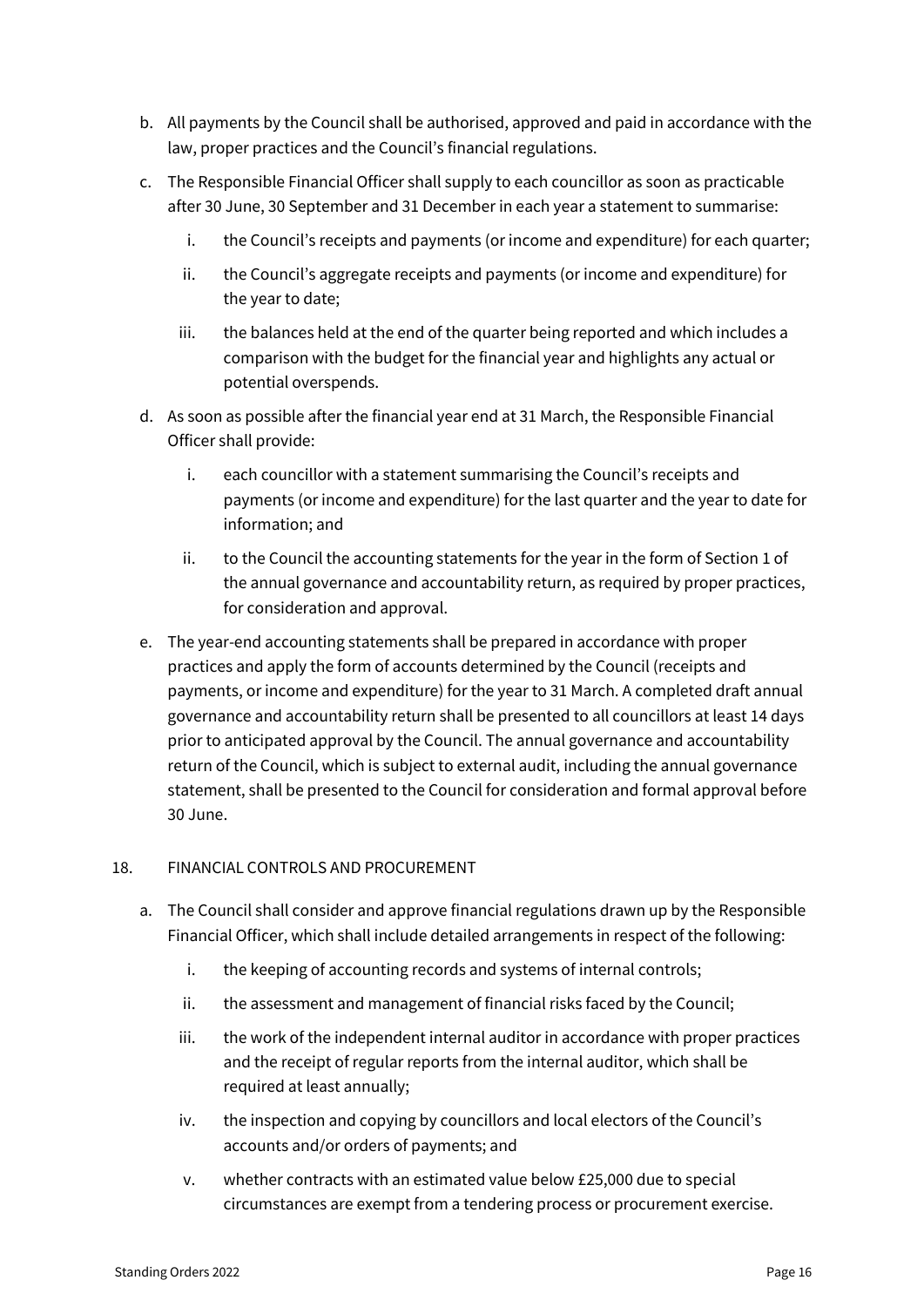- b. Financial regulations shall be reviewed regularly and at least annually for fitness of purpose.
- c. **A public contract regulated by the Public Contracts Regulations 2015 with an estimated value in excess of £25,000 but less than the relevant thresholds referred to in standing order 18(f) is subject to the "light touch" arrangements under Regulations 109-114 of the Public Contracts Regulations 2015 unless it proposes to use an existing list of approved suppliers (framework agreement).**
- d. Subject to additional requirements in the financial regulations of the Council, the tender process for contracts for the supply of goods, materials, services or the execution of works shall include, as a minimum, the following steps:
	- i. a specification for the goods, materials, services or the execution of works shall be drawn up;
	- ii. an invitation to tender shall be drawn up to confirm (i) the Council's specification (ii) the time, date and address for the submission of tenders (iii) the date of the Council's written response to the tender and (iv) the prohibition on prospective contractors contacting councillors or staff to encourage or support their tender outside the prescribed process;
	- iii. the invitation to tender shall be advertised in any manner that is appropriate;
	- iv. tenders are to be submitted in writing in a sealed marked envelope addressed to the Proper Officer;
	- v. tenders shall be opened by the Proper Officer in the presence of at least one councillor after the deadline for submission of tenders has passed;
	- vi. tenders are to be reported to and considered by the appropriate meeting of the Council or a committee or sub-committee with delegated responsibility.
- e. Neither the Council, nor a committee or a sub-committee with delegated responsibility for considering tenders, is bound to accept the lowest value tender.
- f. **Where the value of a contract is likely to exceed the threshold specified by the Cabinet Office from time to time, the Council must consider whether the Public Contracts Regulations 2015 or the Utilities Contracts Regulations 2016 apply to the contract and, if either of those Regulations apply, the Council must comply with procurement rules. NALC's procurement guidance contains further details.**

# <span id="page-16-0"></span>19. HANDLING STAFF MATTERS

- a. A matter personal to a member of staff that is being considered by a meeting of Council or Committee with delegated responsibility for staff matters (referred to as 'Staffing Committee') is subject to standing order 11.
- b. Subject to the Council's policy regarding absences from work, the Town Clerk shall notify the Chairman of the Council, and if they are not available, the Vice-Chairman (if there is one) of absence occasioned by illness or other reason and that person shall report such absence to Council or Staffing Committee at its next meeting.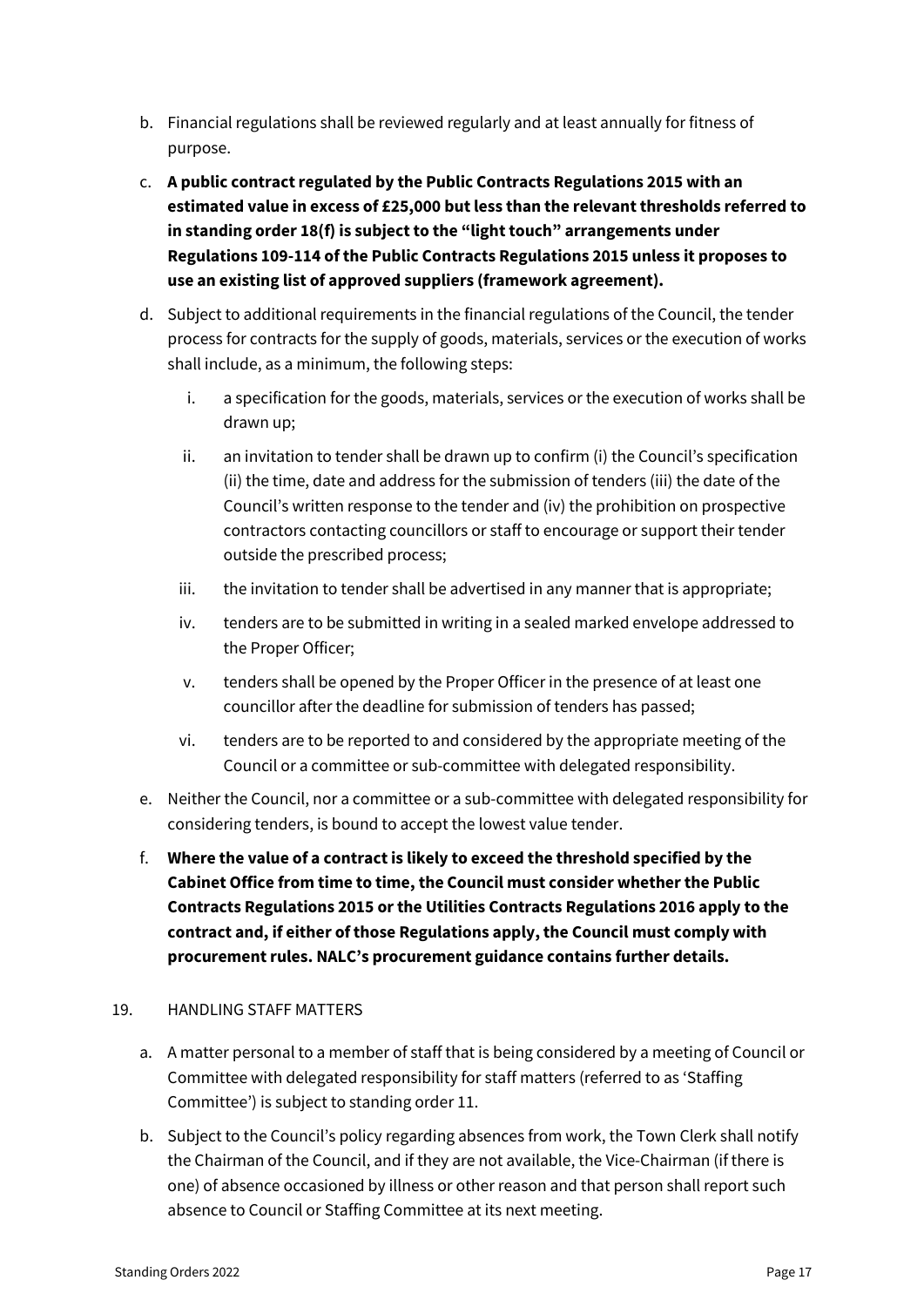- c. The Chairman of the Council or in their absence, the Vice-Chairman shall upon a resolution conduct a review of the performance and annual appraisal of the work of the Town Clerk. The reviews and appraisal shall be reported in writing and are subject to approval by resolution by Council.
- d. Subject to the Council's policy regarding the handling of grievance matters, the Council's most senior member of staff (or other members of staff) shall contact the Chairman of Council or in their absence, the Vice-Chairman of the Council in respect of an informal or formal grievance matter, and this matter shall be reported back and progressed by resolution of the Staffing Committee.
- e. Subject to the Council's policy regarding the handling of grievance matters, if an informal or formal grievance matter raised by a member of staff relates to the Chairman or Vice-Chairman of the Council this shall be communicated to another member of Staffing Committee which shall be reported back and progressed by resolution of the Staffing Committee.
- f. Any persons responsible for all or part of the management of staff shall treat as confidential the written records of all meetings relating to their performance, capabilities, grievance or disciplinary matters.
- g. In accordance with standing order 11(a), persons with line management responsibilities shall have access to staff records referred to in standing order 19(f).

# <span id="page-17-0"></span>20. RESPONSIBILITIES TO PROVIDE INFORMATION

- a. **In accordance with freedom of information legislation, the Council shall publish information in accordance with its publication scheme and respond to requests for information held by the Council**.
- b. The Council shall publish information in accordance with the requirements of the Smaller Authorities (Transparency Requirements) (England) Regulations 2015.
- <span id="page-17-1"></span>21. RESPONSIBILITIES UNDER DATA PROTECTION LEGISLATION (Below is not an exclusive list). See also standing order 11.
	- a. **The Council shall have policies and procedures in place to respond to an individual exercising statutory rights concerning their personal data**.
	- b. **The Council shall have a written policy in place for responding to and managing a personal data breach**.
	- c. **The Council shall keep a record of all personal data breaches comprising the facts relating to the personal data breach, its effects and the remedial action taken**.
	- d. **The Council shall ensure that information communicated in its privacy notice(s) is in an easily accessible and available form and kept up to date**.
	- e. **The Council shall maintain a written record of its processing activities**.
- <span id="page-17-2"></span>22. RELATIONS WITH THE PRESS/MEDIA